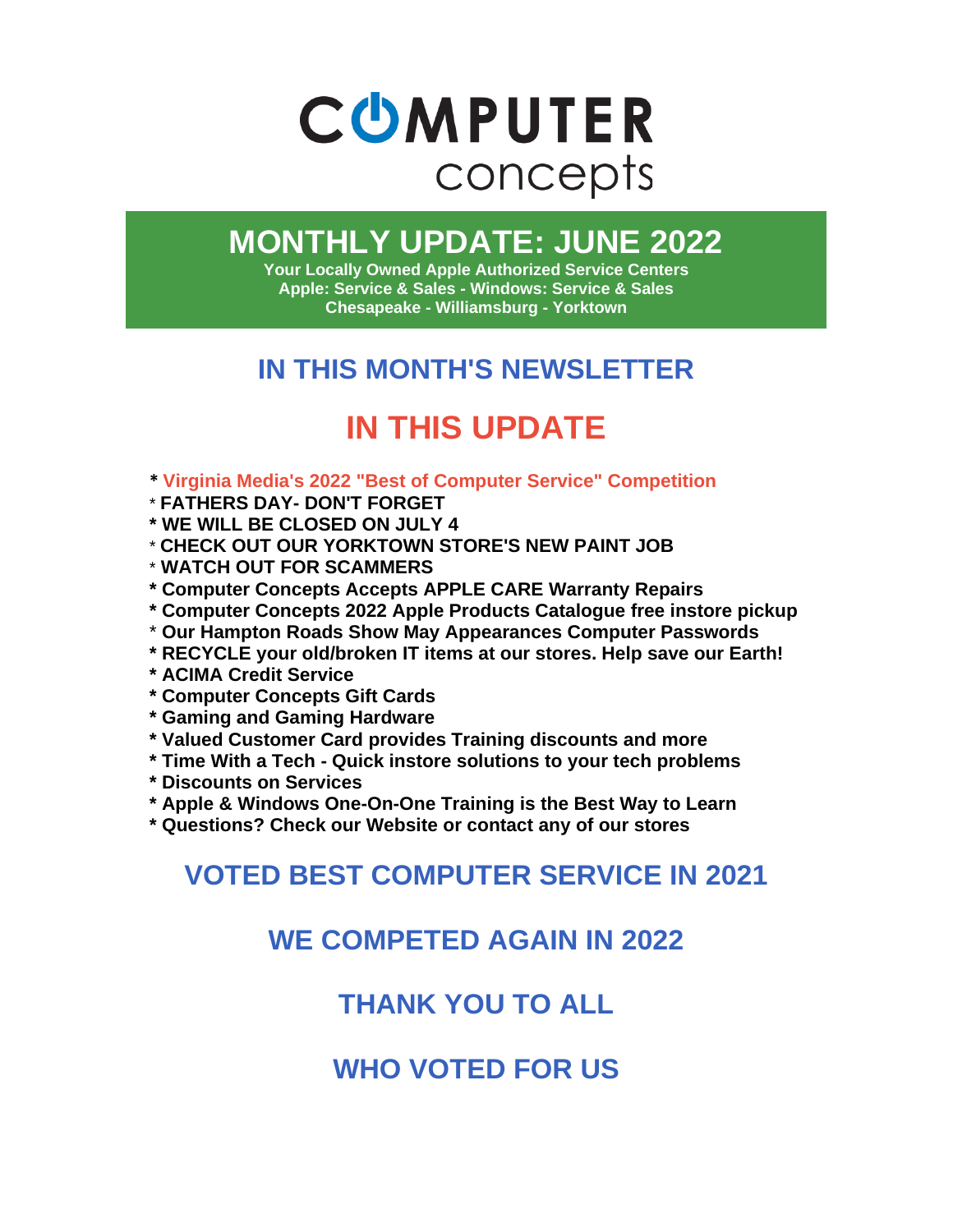## **THE RESULTS WILL BE ANNOUNCED**

#### **LATER THIS YEAR**



**Computer Concepts Chesapeake competed in Virginia Pilot's Campaign**

**CC Chesapeake Has Won Every Year Since 2019**

**Computer Concepts Williamsburg competed in Virginia Gazette's Campaign**

**CC Williamsburg Has** 

**2009**

**Computer Concepts, Yorktown competed in the Daily Press Campaign**

**Won Every Year Since CC Yorktown Has Won Every Year Since 2015**



**REMEMBER FATHERS DAY SUNDAY, JUNE 19**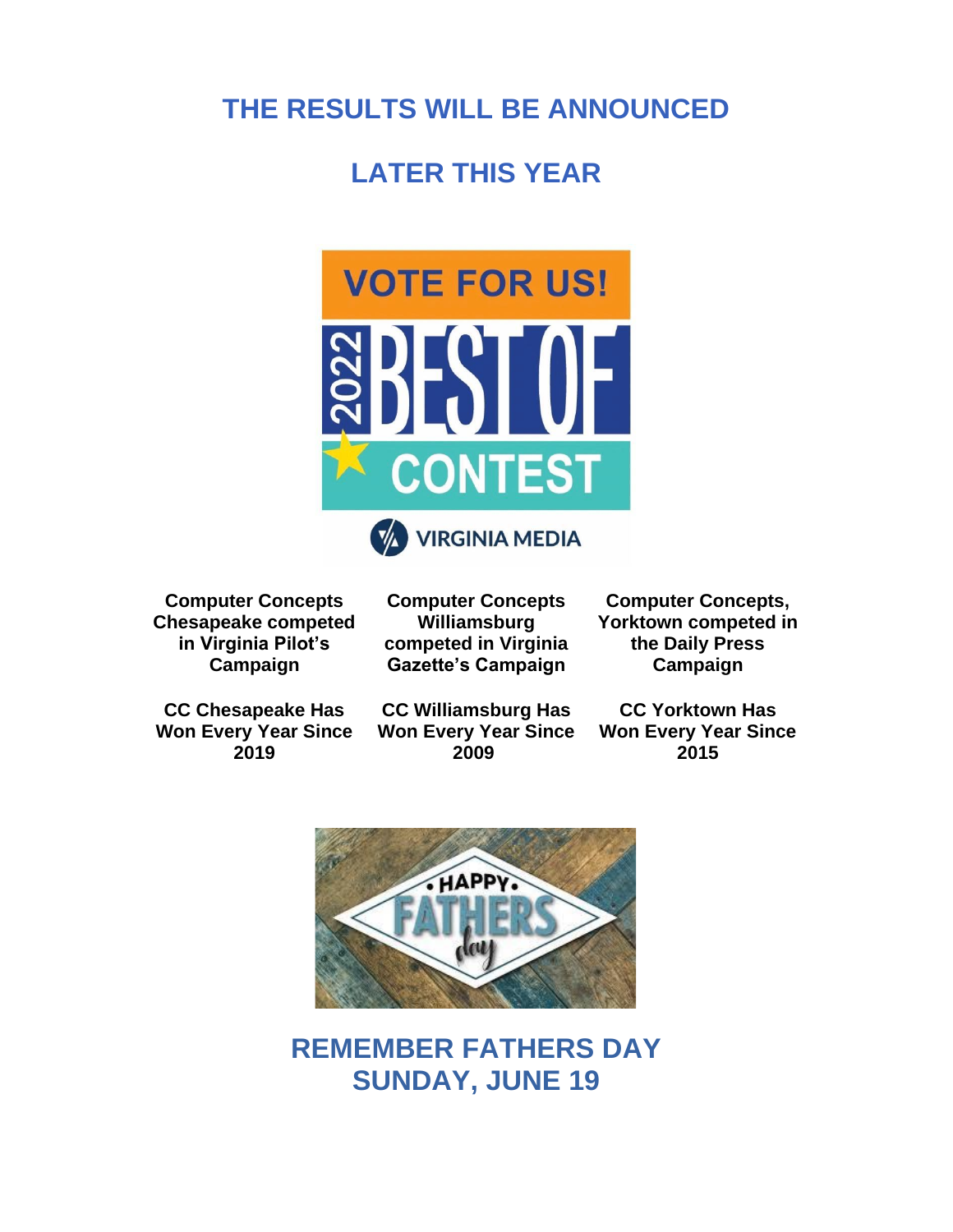

## **REMEMBER COMPUTER CONCEPTS WILL BE CLOSED THE FOURTH OF JULY**

## **COMPUTER CONCEPTS YORKTOWN IS GETTING AN UPDATE TO THE STORE'S EXTERIOR APPEARANCE**

**Our Yorktown Landlord recently notified us that they would be updating the appearance of the Heritage Square Shopping Center. They have completed refurbishing the parking lot by installing all-new lighting, treating the asphalt, and repainting all the lines. This week they surprised us by beginning the painting of the exterior of all the buildings. Stop by and tell us what you think.**

## **BE AWARE OF ON-LINE AND PHONE SCAMS**



**The increased embrace of computers for remote work, retail purchases, and social connections has created a vast new population to target for online fraud. Such scams jumped 25 percent in 2021, according to the TransUnion credit bureau.**

**These factors just highlight a larger, grim picture. A recent AARP survey found that Nine of Ten Americans (229 million people) encountered a fraud attempt in the past year and that One in Six (33 million people) lost money as a result. A separate poll found that almost 60 million Americans lost money to phone scams last year. AARP is a very good** 

**source of ways to prevent being scammed.**

**Call Computer Concepts if you think your computer has been scammed.**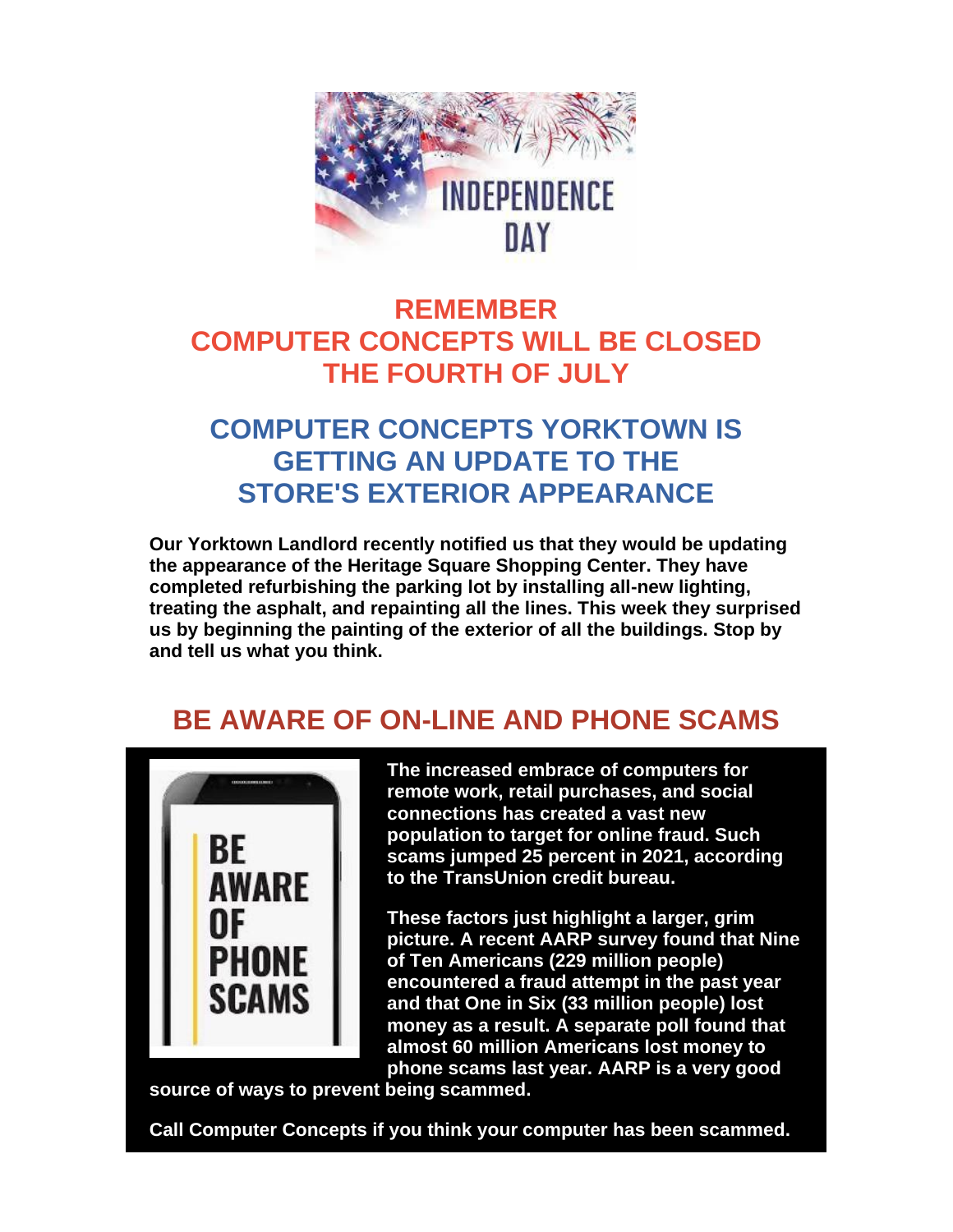#### **COMPUTER CONCEPTS IS AN APPLE AUTHORIZED SERVICE PROVIDER**

**Computer Concepts** an Apple Authorized Service Provider.



Our Apple-trained technicians use genuine Apple parts, so you can trust us with all your Apple devices. Get your Apple product back working the way it should. Our Apple-trained technicians use Appleapproved diagnostics and tools on every repair. This means that all of our repairs are Apple certified and backed by Apple.



### **COMPUTER CONCEPTS CONTINUES TO BE AVAILABLE TO SUPPORT YOUR APPLE PURCHASE AND SERVICE NEEDS**

**APPLE Stores have reduced many of the services they have typically provided. However, Computer Concepts, as an APPLE Authorized Reseller and APPLE Authorized Service Provider, continues to support your APPLE Product purchases and repair requirements.** 



**All Computer Concepts locations continue to accept Apple Care repairs.**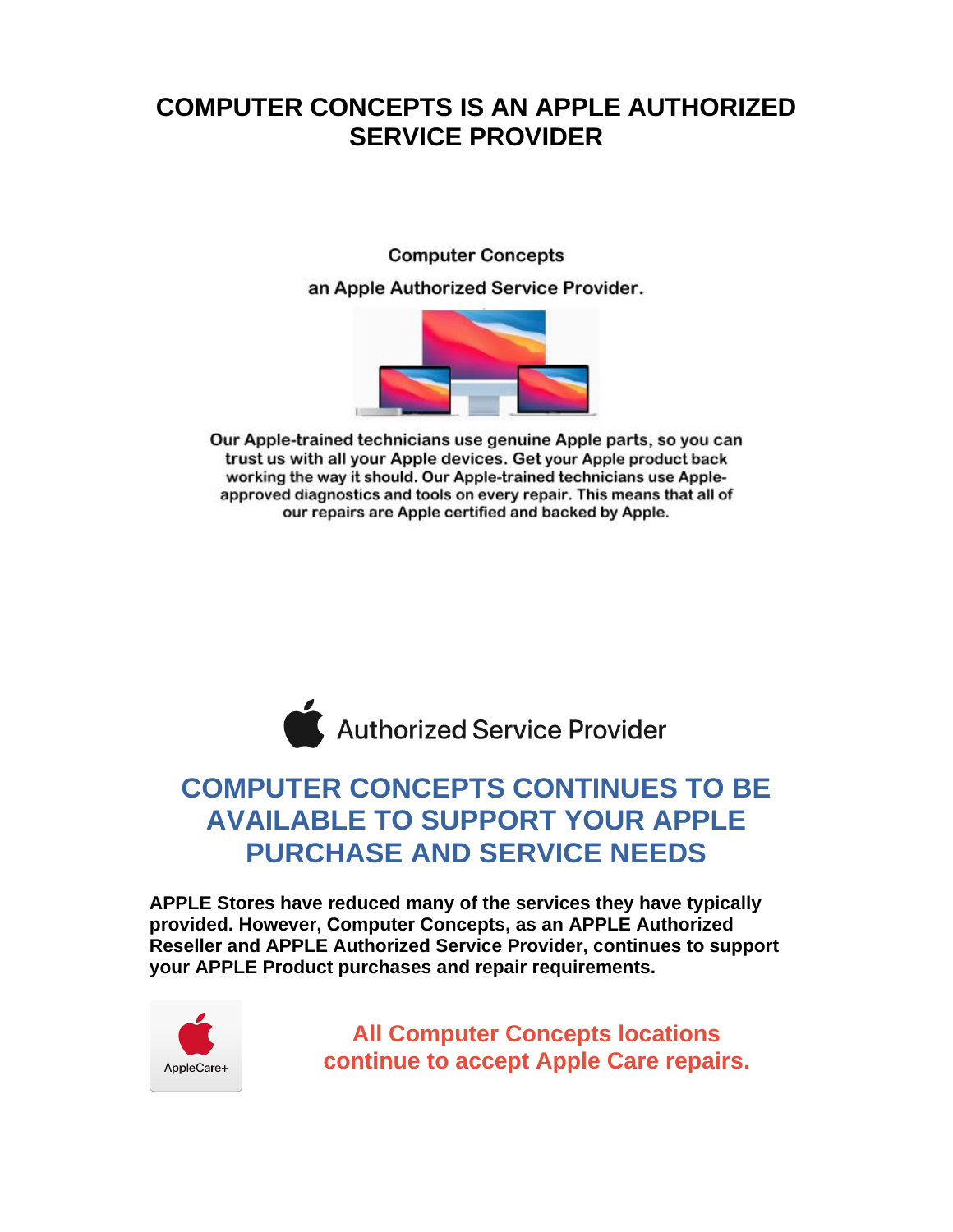## **WAVY TV10's COMPUTER SERVICE EXPERTS**

**Computer Concepts has been WAVY TV's Computer Service Expert On Your Side since 2018. Watch for our commercials that normally appear during WAVY News hours. Computer Concepts Representatives appear monthly on WAVY's Hampton Roads Show and provide timely Apple and Microsoft information. All our WAVY commercials and Hampton Roads Show appearances are being added to our YouTube Page.**

#### **COMPUTER CONCEPTS 2022 APPLE PRODUCTS CATALOGUE**



**Computer Concepts 2022 Apple Products Catalogue is still available at all our stores. Computer Concepts is an Authorized Apple Reseller. Feel free to stop by one of our stores and pick up a Free copy of our new catalogue. The Catalogue contains information on all current Apple products and pricing.**

**Remember Computer Concepts in conjunction with ACIMA Credit Service offers financing.**

#### **HAMPTON ROADS SHOW, MAY, 2022**



**Computer Concepts Returned to WAVY TV10's Hampton Roads Show on May 5 with Information About Keeping Your Passwords Safe & Up-to-Date**

**Our Expert Technician will return to the Hampton Road Show on June 14, 2022 to provide information on suggestions for Fathers Day**

**Click On Pictures To View the HR interview for May.**

## **RECYCLE YOUR OUTDATED "IT" HARDWARE**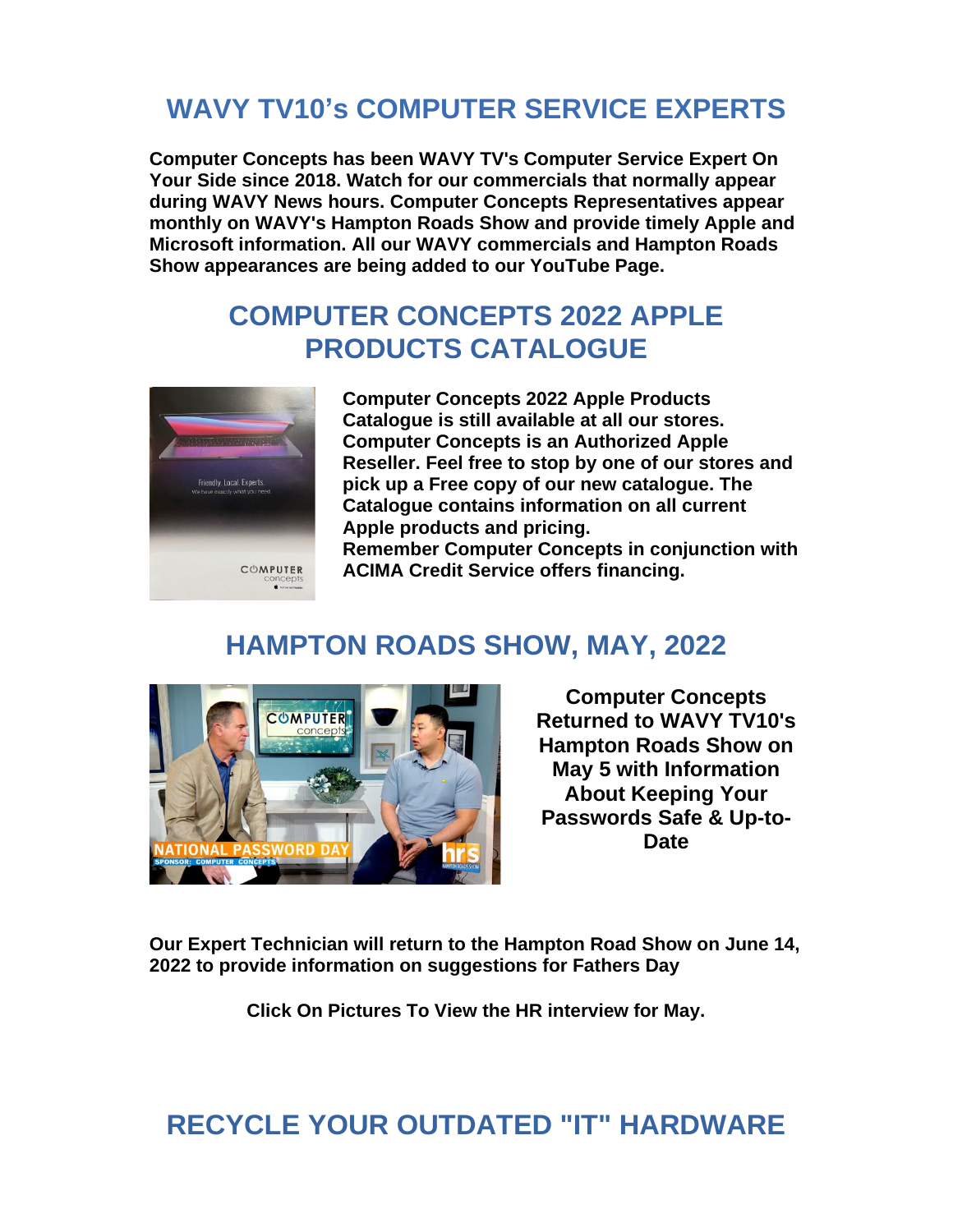

**Now is the time to clean, service, or replace your current computer hardware to support the new school year. Wondering what to do with your old IT, "Information Technology," equipment. Many IT items contain Hazardous Waste that must be processed by a registered Hazardous Waste professional. Computer Concepts accepts broken computer** 

**products dropped off at our stores. Later, our Recycler picks up those broken products and then renders the hazardous materials safe for the environment. Computer Concepts does not charge for damaged, and inoperable equipment dropped off at our stores for recycling.**

# **ACIMA CREDIT SERVICES**

**COMPUTER CONCEPTS has teamed with ACIMA Credit Services to allow Time payments on your purchases. Text ACIMA directly.**



**CHESAPEAKE WILLIAMSBURG YORKTOWN**

# **COMPUTER CONCEPTS GIFT CARDS**



**Computer Concepts Gift Cards are available in each of our stores and redeemable at all of our store locations. Our cards are the perfect choice for Holidays, Anniversaries, Birthdays, and any other occasion when you're just not sure what to give. Gift cards are available in any dollar amount you might need.**

*Everyone Loves to Receive a Gift Card!*

# **GAMING AND GAMERS**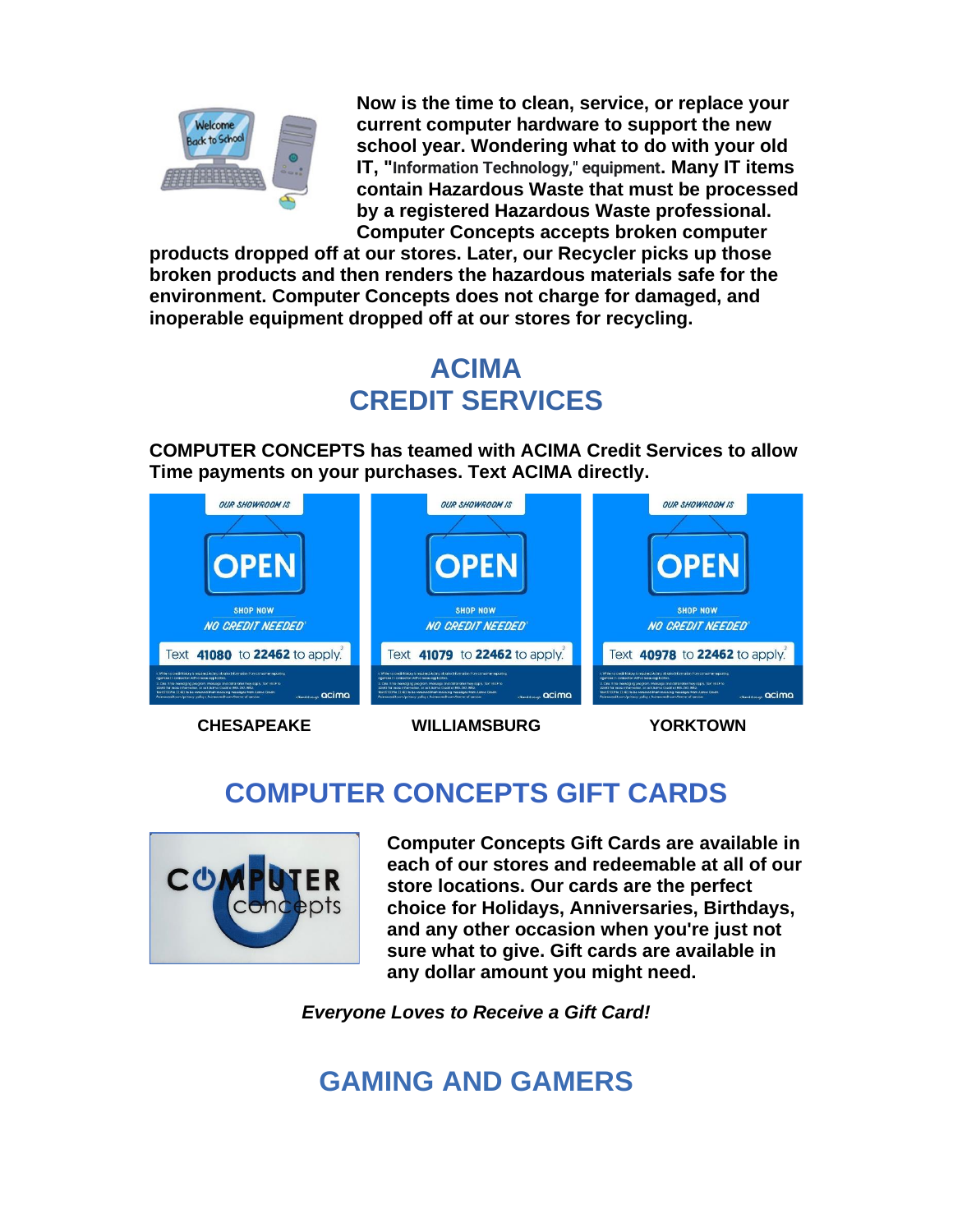

**All Gamers want the best experience they can wring out of their systems. They are always searching for new ways to improve their systems by swapping components and adding new accessories to improve their gaming experience and their competitive edge. Don't hesitate to talk to us about ways** 

**to make your Gaming experience even better.**

# **VALUED CUSTOMER CARD**



**Computer Concepts has updated its Valued Customer Program by adding The Watchman Monitoring Service ( a \$199 value) to the Valued Customer Card. The Card also provides a \$25 credit toward One-On-One training or Time with a Tech. The Valued** 

**Customer Card also provides Free Prioritization (Emergency Service) for your service needs (a \$49 value). All this for an entire calendar year!**

# **TIME WITH A TECH**



**Computer Concepts has implemented a "Time With A Tech" service in each of its stores. This service will allow you to meet with one of our technicians to have your computer questions answered and technical problems solved. This will be a One-On-One session.** 

**Time With A Tech is available in 15 minute Increments. Each increment or portion there of costs \$25; however, the minimum charge for one of these sessions is \$50. VCC Card holder may use a \$25 credit as authorized by their card.**

# **A 10% DISCOUNT ON SERVICE**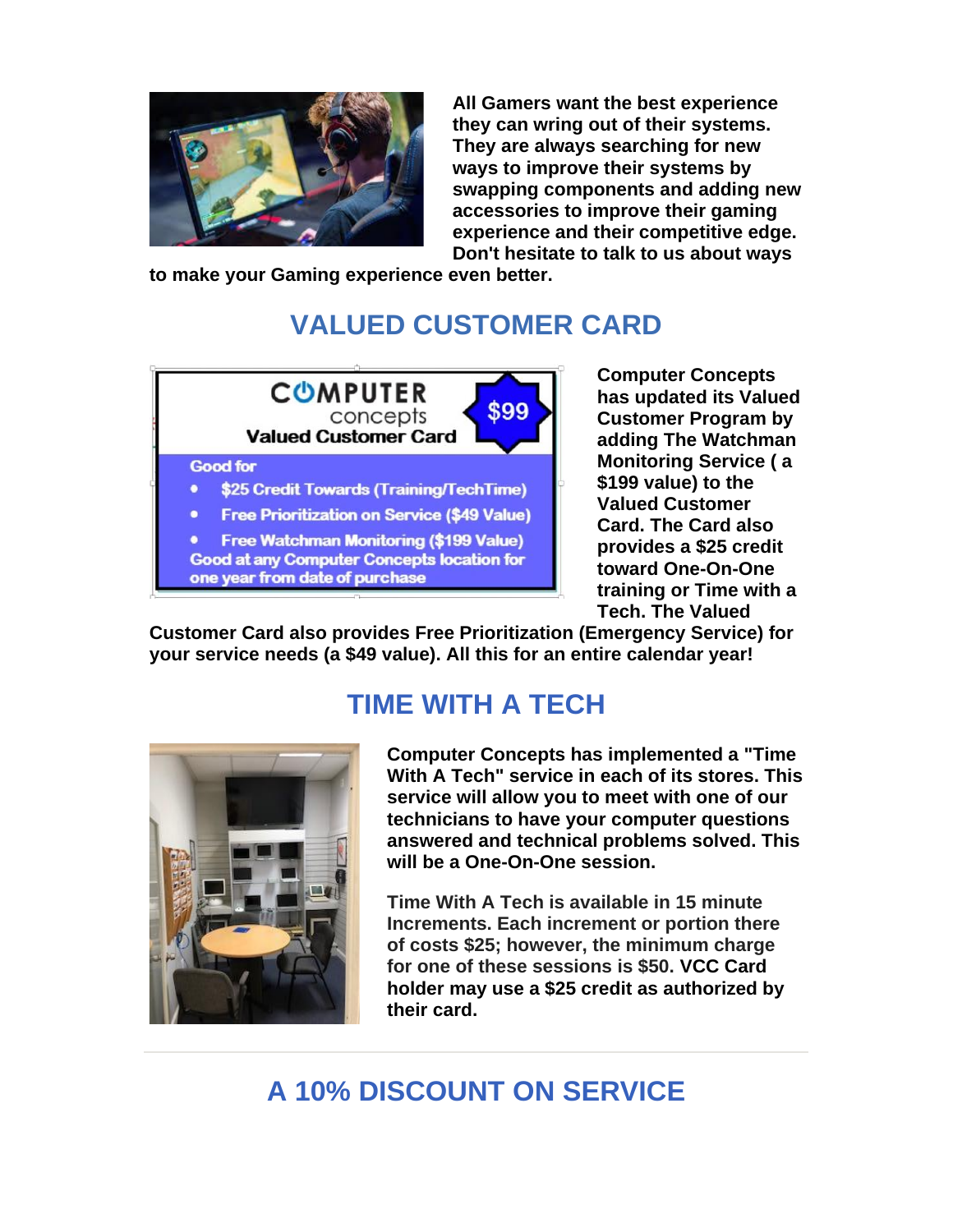

**A 10% discount on computer services is offered by Computer Concepts to our Military Members, First Responders, Seniors, and Teachers to honor their service to our country. We also offer a 10% discount on computer services for all our current students. Don't forget to ask for your discount.**

## **ONE-ON-ONE TRAINING IS BEST**



**Apple and Windows**  *One-On-One, Instructor Lead Training Sessions*

**Learn about your computer and its software. Dick Smith, your One-On-One Training Instructor, has over twelve years as Computer Concept's Apple and Windows Customer Training Instructor.**

**Online ZOOM training is an option.**

**For A Better Training Experience, One-On-One Training Sessions are the standard at Computer Concepts. Conversations between the student and the instructor prior to their training session allow the instructor to personalize One-On-One training sessions.** 

**Training Handouts for sessions are provided at the beginning of most Apple and Windows 10 training. Windows 10 and 11 Sessions and Windows 10 apps continue to be popular training topics. Apple Training for iPhone 12, iPad, iPad Pro, iPad Air, MacBook Pro, MacBook Air, and iMac are available.**

**Students and Instructors who wear masks are welcome as are those who go without masks. All training sessions are One-On-One which allows for only one Instructor and one student per session. The Cost of a 90-minute training session is \$59.00. Onsite Training sessions in-home or in a business are \$125 for a 90-minute session.** 

*A Valued Customer Cardholder may use the \$25 credit as authorized by their card for One-On-One Training or Time With a Tech.* 

**Contact Dick Smith directly to schedule your session or just talk about your training goals. Mr. Smith's phone number is 757 870-8703 His email is: [dsmith@mycomputerconcepts.com](mailto:dsmith@mycomputerconcepts.com)**

## **COMPUTER CONCEPTS' WEBSITE**